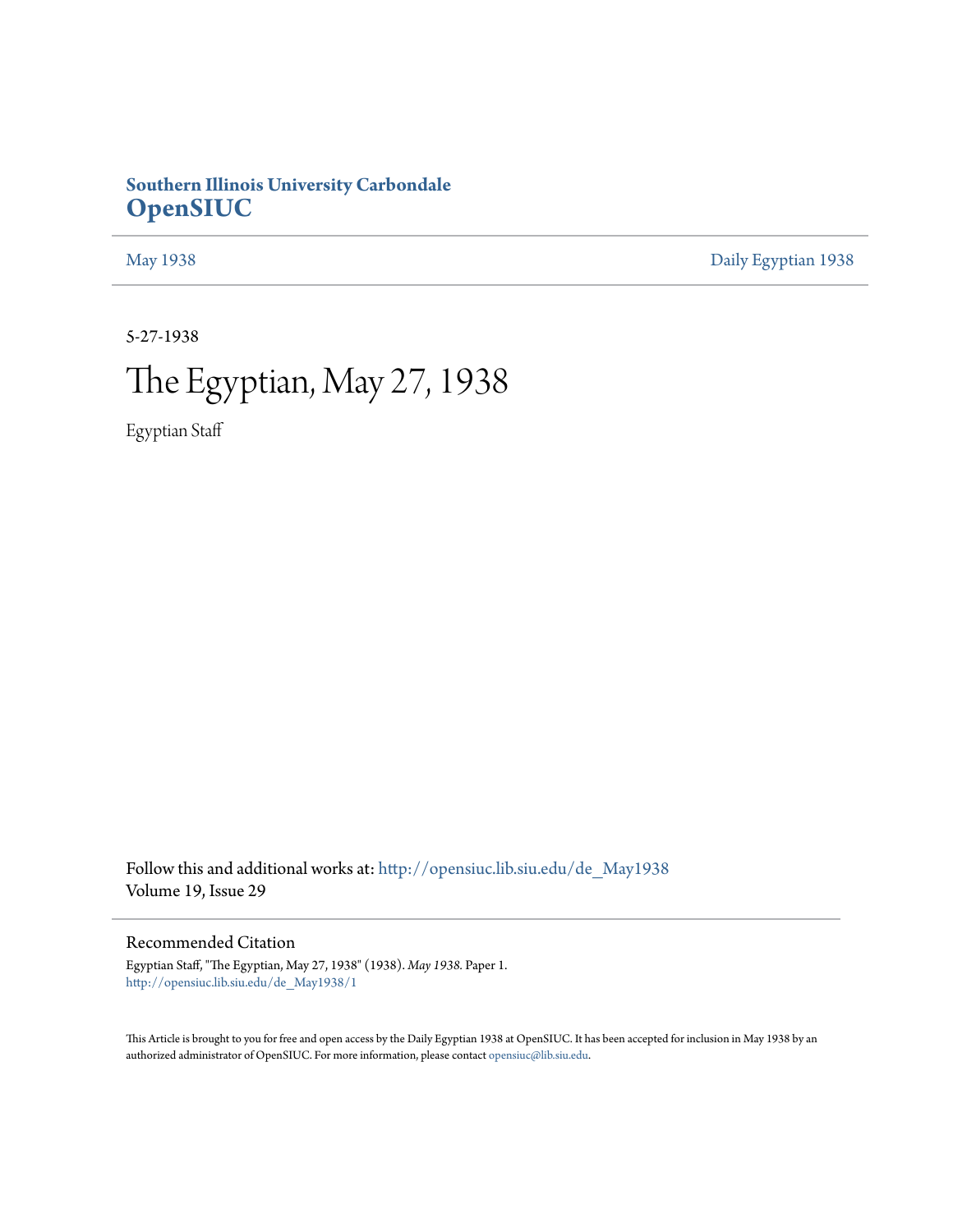S. I. N. U. Calendar: Friday, May 27. 8:30 P. M .- Flag-pole Square Dance. Sunday, May 29. g:00 P. M. Baccalaureate Service Stadium.

Monday, May 30.<br>DECORATION DAY  $-$  NO SCHOOL Tuesday, May 31. 7:30-9:30 A. M.-First Hour Examination. 10:30-12:30 A. M.-Second Hour Examination.<br>10:30-3:30 P. M.-Third Hour Examination.

Wednesday, June 1.<br>Fourth Hour Examination.  $7:30-9:30$  A, M,-10:30-12:30 A. M.-Fifth Hour Examination.

Thursday, June 2. Thursday, June 2.<br>7:30-9:30 A. M.-Sixth Hour Examination. 10:30-12:30 A. M .-- Seventh Hour Examination. COMPLETE COMMENCEMENT activities listed in Commencement story on this page.

## **News Hi-Lites In Brief--**

NEWS-June and July candidates for degrees prepare for final ceremonies ... Baccalaureate at new stadium ...<br>Goddard receives doctor's degree ... Summer Educational Conference here June 7, 8, and 9... Annual Flagpole Square<br>Dance tonight... Music Festival brings huge crowd... Northwest Pageant here June 9... Mignon Spence,<br>Northwest Pageant here June 9... Mignon Spence,<br>coloratura soprano, sings here June 15... summer term coloratura soprano, sings nero due 159... summer centrale of includes NYA Resident School ... attractive schedule of events on summer program ... lash night's Socratic drama, "Candle-light", a decided success.

FEATURES-McAdoo writes on Southern's social setup... Jack Spear surveys year's activity of Art Guild Busenhart bids farewell—until the fall term . . . the in-<br>evitable Gracie . . . and possibly others. . . .

COLUMNS-Sphinx bares the term's winners . . . Alum-Divides the section of the section of the section of the section of the section of the section of the section of the section of the section of the section of the column ... Elders remains the musical doubting Thomas. .. News Views ertains its political character...

PICTURES-Prince . . Goddard . . Steagall banquet<br>scene . . . sports ed takes a dip . . . Normal Avenue sidewalk scene ... print of Friedman design for mural, entitled -has vast significance... War

SPORTS-Southern wins first in IICA Track Conference at Bloomington . . . gymnasts receives letter awards  $-\text{and have annual part } \ldots$  intramurals prepare for sum-<br>mer term ... women's tennis team defeated by narrow<br>mer term ... women's tennis team defeated by narrow  $\Gamma$  can  $\Gamma$ . The pop news.  $\Gamma$ . The pop news  $\Gamma$  is the students con-<br>EDITORIAL—A recommendation to the students con-

cerning Egyptian advertisers . . . and one guest editorial. . .

#### **Gracie Comments on 4 Year Cure**

Since many of the Northern Universities' school year is finished there are students arriving home from everywhere.

ই?

Gracie had been wandering around worring about her final examinations when she ran into an old acquaintance. Having not seen him for a long time Gracie asked: "Where have you been the last four years<br>George?" "Why I've been at college taking  $\rm medicine''.$ medicine". This shocked Gracie somewhat so she said "Did you finally get well?"



## Verbatim--

"If we replace the obsolete, sterile, and repressive cur-In we replace the consoles, seemly and teppessive current and our school with a dynamic purpose to build or-<br>iginating, participating human beings, we can have in a single generation a nation of singers, artists, inventors Holland D. Roberts, Stanford University, declares that creative education is needed to replace mechanical teaching of a subject.  $\bullet$   $\bullet$   $\bullet$ 

'Many textbooks used in schools today are not yet free of material that breeds international dislikes and love for war. Any effective education for peace must be based on sound classroom procedure." M. L. Beck, professor of education at the Alabama Polytechnic Institute, thinks the best service the classroom can renden is to set up a defense<br>mechanism 'proof against fallacious reasoning and highpowered salesmanship.

| ORCHESTRA ROSTER<br>SPRING - 1938 |                   |                        |  |
|-----------------------------------|-------------------|------------------------|--|
| Violin                            | Viola             | Clarinat               |  |
| Ivan Annear                       | Louis Calcatorra  | George Boomer          |  |
| Harold Beary                      | J. Cary Davis     | William 'Davis         |  |
| Velsie Belford                    | Beulah Shepherd   | Stanley Hayes          |  |
| Edra Benedict                     | Clarice Villiger  | Anna Bonando           |  |
| Sybil Brown                       | Cello             | Bassoon                |  |
| Jacquelyn Bundy                   | Virginia Bradford | Earl Morris            |  |
| Mary Cox                          | Wendell Margrave  | <b>Bill Shewmaker</b>  |  |
| Rose Cummins                      | Thelds McDill     | Alto Clarinet          |  |
| Morrison England                  | Basa              | Val Wasson             |  |
| Amman Mae Fisher                  | Harlowe Arras     | <b>Bylord Wintfree</b> |  |
| C. V. Lawrence                    | Mirriam Bowden    | Harn                   |  |
| Bernadean Loveall .               | Frank Elders      | Harry Artz             |  |
| Winston Mason                     | Dorothy Warmack   | Ruth Crim              |  |
| Florence McCarrey                 | Wendell Whitlock  | Herschel Dubree        |  |
| Verne Moredith                    | Flute             | Lucy Phillips          |  |
| Mary Moore                        | Irene Dillow      | Matt Robb              |  |
| Mary Ogden                        | Mary Lou Focht    | Trumpet                |  |
| John Paper                        | Jeannette Miller  | Milton Cook            |  |
| Martha Spangler                   | Robert Petersen   | Robert Simpson         |  |
| Russell Stephens                  | Frank Trobaugh    | Troy Sims              |  |
| Frank Thomas                      | Oboa              | Trombone               |  |
| Paul Townes                       | Billy Epperson    | Udine Brannon          |  |
| Juanita Wittenborn                | Bilife Ruth cull  | Bussel Hammerschmidt.  |  |



Northwest Pageant

Tuesday, Wednesday, and Thurs-<br>day, June 7, 3, and 9, the first week<br>of the summer term, Southern Illinois<br>Normal University will be host to the<br>Southern Illinois Educational Conter-

ence.<br>
. Opening Tuesday morning with<br>
manic by the Coldege Music Department, the conference will carry<br>
ment, the conference will carry<br>
through a three day period consist<br>
through a three day period consist<br>
through a di Dinner Wednesday evening at Giant City Park

In the first of the sessions President Roscoe Pulliam will present the<br>session leader. The leader of the first aession leader. The leader of the first<br>session will be Mr. W. J. Zahnow,<br>City Superintendent of Schools.<br>Waterloo, Himols, and President of<br>the Southwestern Division, Illinois<br>Education Association. The speaker at the first season will

The speaker at the first session will<br>be Dr. Ernst Horne, of the State<br>University of lowe. Dr. Horne will<br>also address three other sessions, Mr.<br>Horne has taught in the University and<br>of Missouri, The Colorado tate Teach-<br>

ers College, Columbia University, and<br>at the research of the Electrican and Director of the Electrican<br>mentary School at lown City, Jowa.<br>Marc. C. W. Sandrod, Pirnelial of the Law Marc. C. West<br>The University High School, dress the conference. Other session<br>leaders include Robert Dintleman, leaders include Robert Dintleman,<br>City Superhateadent of Schools. Can<br>mi, Illinois, Paul M. Chance, County<br>Superintendent of Schools, Salem.<br>Illinois, C. C. Logan, Director of Vis-<br>mi aidis, S. I. N. U., and R. V. Jordan,<br>

tralia, Illinois. arm, minister<br>The closing number of the confer-The closing number of the confer-<br>ence will be the Historical Pagenat,<br>"The Northwest Territory". This is<br>to be held in the S. I. N. U. Stadium<br>and is open to the public.<br>The complete program is published

## **MISS MADELEINE SMITH** TO ATTEND MIDDLEBURY **COLLEGE THIS SUMMER**

on page 6.

**UMLICUS HIM DUMINITAT CONTRACTES CONTRACT CONTRACT CONTRACT AND SURFACT AND SURFACT AND SURFACT OF THE PERSON AND SURFACT CONTRACT CONTRACT CONTRACT CONTRACT OR SURFACT OR SURFACT OR SURFACT CONTRACT CONTRACT CONTRACT CON** In addition to the course at Middle-

bury, Miss Smith also hones to continue her work in connection with the University of Chicago. One of

### **SIDEWALKS!**

Moliere.

Exancosa



NYA youths and Student Cou cilmen celebrating completion of the last lap of the Normal Avenue sidewalk construction project. Student Council men, members of the special "sidewalk committee", are from 'right to left, Earl Thompson, president of the Student Council, Fred Meyer, and Norman Meinkoth.



**SOPRANO** 

Miss Mignon Spence who will sing

**MIGNON SPENCE** 

**COLORATURIST** 

**HERE JUNE 15** 

Little Egyptian

**Concert Artist Heads Summer Program** 

First number on the S. I. N.  $\theta$ .

First number on the S. I. N. U.<br>stammer entertainment program is<br>this Mington Space, colorators so-<br>prono, who bas recently returned<br>from a long series of rightly success-<br>to diagnose the Space with Series and Space who ap

tropolis, where her father, Mr. W. A.

Spence, is publisher of the Republican Herald.

scounts of Miss Spence's appear-<br>ances in Europe are the following:<br>Le Currier du Soir, Bruges, "Nobody

Le Corrier et Soir, Bruges, "Noboty", broady<br>could have played the role of Rosina<br>better than Misson Spence. For ner<br>loctive appearance, her engaging and<br>spintaneous pointlumings. but alove<br>even in the bighest range, where

out her performance."<br>La Stracusa Facista, Syracuse,<br>Sicily: "Mignon Spence seems born<br>to impersonate the suare "Violeta",<br>Her voice is extremely clear and<br>pure and always pleasing in quality."

NOTICE

NOTICE<br>Students have been asked to<br>turn in all their books at the same<br>time and not after each examina-<br>tion. Each book turned in after<br>Juno 3, will be fined 50 cents.

the special attractions at Middlebury

College this summer is a course or

Madame Dussane of the Comedia

which will be taught by

out her necformance

Typical of the glowing newspaper

arê E

Completing its annual spring test-<br>for program of all pupils, the Brash<br>Training School has found the median<br>educational ange of every one of its<br>electronal ange of every one of its<br>lished and<br>onual norms for the stand-<br>li ardized tests used.

ardized tests used.<br>Either in median educational age<br>or in mental age (the latter used for<br>primary grades), each of the seven<br>grades has a median achievement<br>above the norms for the Clates Primary Reading. Tests or the Cla mary Reading Tests or the Unit<br>Scales of Attainment. The Gates tests were used in the primary grades cess were used to the primary grades<br>and the Unit Scales, composed of<br>eleven subject-inntter tests, were<br>used in the upper grades.

The first six grades at the Brust School are divided into ability groups. straton are any near and monthly groups.<br>twelve of which are separated. Even<br>with this separation, ten rooms, in-<br>cluding all of the faster groups and half of the slower groups, showed a median age above the established norma.

........<br>A study made last vear showed the Figure 1.32 per state of the method of the normal, rather than retarded, a fact which makes the present achievement record of the school particularly significant.<br>The Brush School bas carried on

a semi-annual school-wide testing proa semi-annual scotor-wife testing pro-<br>gram for several years, using the results for purposes of general testing,<br>remedial and diagnostic work, ability<br>grouping, and grade placement.

Ph. D.



the Doctor of Philosophy degree from Washington University.

#### **GODDARD RECEIVES** DOCTOR'S DEGREE **FROM WASHINGTON U.**

**Initiated Into** Sigma Xi. Honorarv **Science Fraternity** 

Miss Mary Goddard, faculty member of the Boisny Department, who has been away on leave of absence at the Washington University, recent ly passed the examination for the degree of Doctor of Philosophy, Miss degree of Dector of Philosoppy. Miss<br>Coddard was highly commended by<br>the examining board on completing<br>such a brilliant piece of research. Miss<br>Goddard was also recently elected a<br>member to Sigma Xi, leading bonorary science fraternity

### **COMMERCE CLUB CLOSES YEAR AT GIANT CITY PARK**

The 'Commerce Club closed their<br>school year with a Giant City Park somou year with a Grand City rark<br>pictic last Tuesday from 4 to 8 P. Al.<br>Members of the Commerce club,<br>their guests, and many other com-<br>merical students attended the event.<br>The outling was chaperoned by Mr.<br>Fracy L. Bryan

may all may allow the contract of the club,<br>I Jack Trout, president of the club,<br>and John Swofford acted in the capacity of organization managers.

## **COMMENCEMENT ACTIVITIES BEGIN: BACCALAUREATE IN NEW STADIUM SUNDAY EVENING: PRINCE SPEAKER** Farthing to Speak at





The Rev. A. E. Prince of the First Baptist Church in Pineville, Louise ana, who has been engaged to deliver the baccalaureate sormon Sunday eve

**ANNUAL FLAG-POLE SOUARE DANCE TONIGHT** Sponsored Jointly By Y. W. C. A.

And Y. M. C. A.

The "Flag-pole Square Dance." an annual affair terminating the weekly square dances sponsored by the Y. M. and Y. W. C. A. will be tonight. May 27.<br>This dance which is held in the circle of the drive, around the flagcircle of the drive, around the flag-<br>pole, has always attracted quite  $\mu$ <br>number of participants and on-logic<br>res. It will bring to a elgest-the<br>fourth ascessful year of square date-<br>ing as a recreational function spon-<br>

campus

campus.<br>
Dancing will jugin at 8:30 and will<br>
continue until 11:45.<br>
Arrangements have been made with<br>
the office of the Bean of Women tor<br>
the order of the Bean of women tor<br>
Science building in case of four<br>
weather

### CRAIG, MARGRAVE **APPEAR ON GERMAN CLUB PROGRAM**

The German Club held their last meeting on Friday evening in the Y. W. Room of the Old Science Building. The business meeting and the program were hald on the cmanus. The program consisted of uames of German towns, which were to be unscrambled, German jokes read by<br>Irene Craig, piano solo by Mr. Wen-<br>dell Margrave, and the singing of German songs

A party was given for the club at<br>the home of Dr. W. P. Dallmann im-<br>mediately after the meeting. This<br>was the last meeting of the year.

## **Northwest Pageant Opens Here With** Special Chapel Service June Ninth

A special chapel service will be held in the Shryock auditorium ot the morning of June 9, in tribute of the ploneers of southern Illinois.

Townspeople are invited. George W.<br>Townspeople are invited. George W.<br>Smith, former head of the S. I. N. U.<br>history department and now profes-<br>sor emerites, will give the address.

sor emeritor, will give the accurate.<br>
-drama, "Preedom on the March"<br>
will be presented at the S. I. or. U.<br>
will be presented at the S. I. N. U.<br>
stadium. This pagent is being beid<br>
in commentation of the plushers<br>
in co

men who are staging this progres have followed the trail of the forehave followed the trail of the force-<br>factors in their westward match. The speed to vari-<br>ous towns in southern Hilfois. It will be given in southern Hilfois. It<br>will be given in Matrice. June 3, and<br>Anna-Jonesboro, June

# Dr. Richard L. Beyer is general.<br>Chairman of the committee, Miss Magnus is in charge of the starting Match<br>committee. Clyde L. Smith heads the committee. Clyde L. Smith heads the<br>Business Mark Association of Car-<br>business

way last night with the presentation<br>of the Social Literary Society play<br>"Candie-light." and coutinated this<br>norting with Chapel move-up exce-<br>rises. To data, 175 people have a-<br>piled for graduation in June and July.<br>the l of this article. Baccalaurents Services will take<br>place Sunday evening at six o'clock<br>in the new stadium with the Rev. A.

m one owe station with the Hev. A.<br>E. Prince of the First Banglist Church<br>in Pineville, Louisiana, as the speak<br>or. Reverend Prince was pastor of<br>the Pirst Banglist Church in Marion<br>for nine years and seveed in Pacta<br>for n

Commencement: 175

Apply for Graduation

way last pight with the m

Commencement activities got under

NUMBER 29

reaven in rearised.<br>Senior week continues Monday<br>night with the annual band concert<br>mader the direction of Mr. Wendelt<br>Margrave near the foundain at eight<br>o'clock. The annual senior pienic will o'clock. The annual senior piesing with the action of the angle contains a full day of certifying the senior of the senior of the senior part of the senior part to the senior of the senior part to the senior part of the se Reception at the home of President<br>Reception at the home of President oʻclock

Commencement will be held Friday<br>morning, June 3, at 9:30 in the college auditorium. Chief Justice Paul tege annualing the illinois Supreme art will deliver the address.

Justice Farthing, who represents<br>District I including the 24 southern-District I including the 24 southern-<br>most contribute in the state. was born and rearred in Odin He stated, was born<br>public schools there small bit selected the system public schools there small bit select<br>was destroyed b He was admitted to the Bar in St

The was autunted to the Bar in Sc.<br>Clair County and practiced law there<br>with his brother, Chester H. Farth-<br>ing, until his election to the position

ing, until his election to the position of the entire<br>and mass mass on an enter of chancery in the eity countries. Exchain<br>for that he served as judge of St. Unit<br>Country until June, 1932, when he was detected to the Supe averages in the sophomore and junior classes for the fall and winter terms None of them has leas than a 4.82

None of them has less than a 4.83<br>
average.<br>
Unhere, chosen from the sophomore<br>
and juntor classes from the sophomore<br>
a 4, 51 averages or better for the past<br>  $\mathbf{x} \neq 51$  averages or better for the past<br>  $\mathbf{I} \mathbf{w} \$ two terms, indicate Bonnie Mea Riten, British Drell, Beyland Preshnan, Thelma Roberzon, Martha Kennedy, Billis Ruth Gill, Jenet Perfetti, Autumn Samuels, Virginia Samuels, Strights Sima, Paula Singleton, and Neola<br>Whitlock

Fourteen seniors will receive recog-<br>Ition for superior scholarship at the commencement exercises. His Highast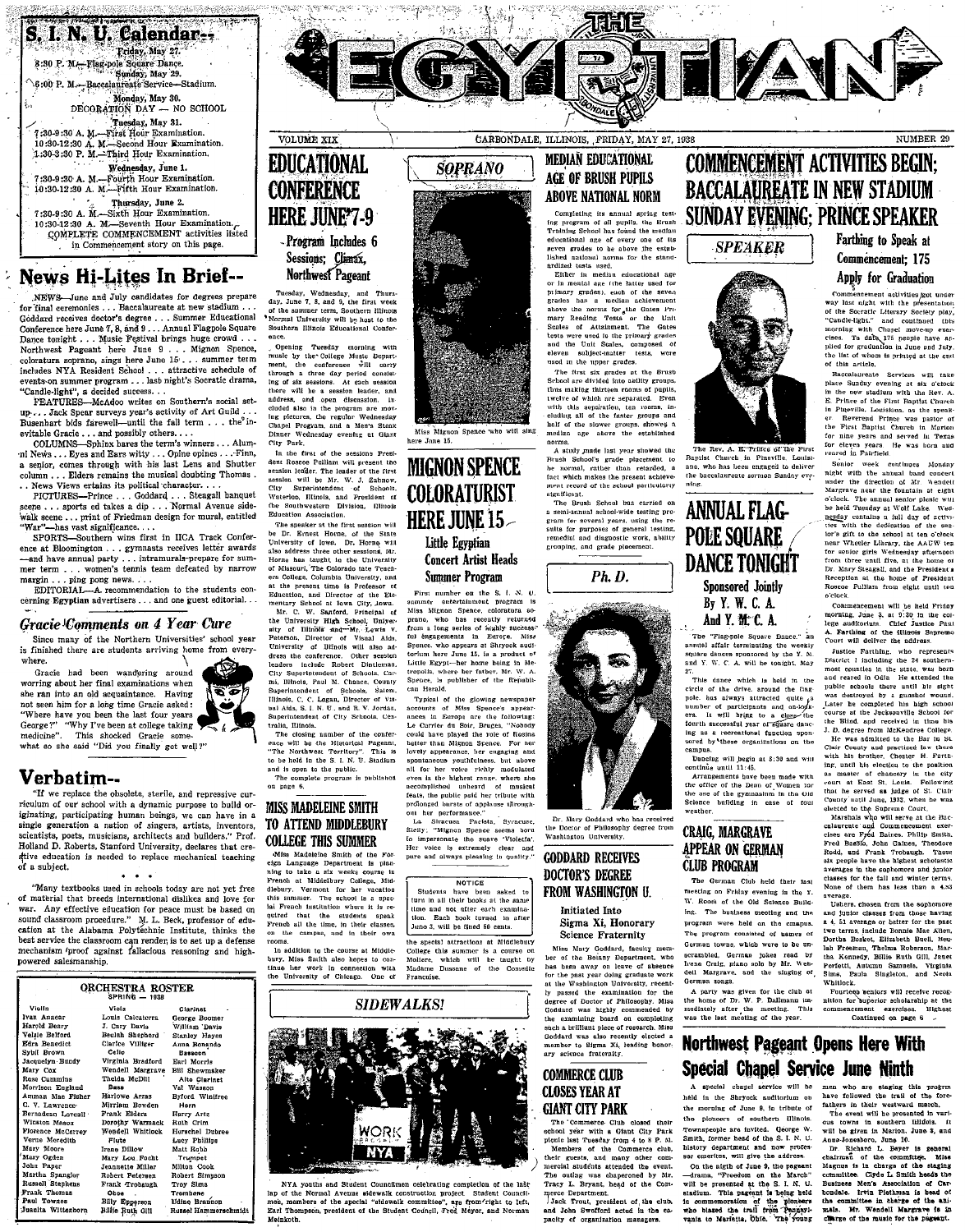|                                       | 1777 YEAR A                                             |                                |
|---------------------------------------|---------------------------------------------------------|--------------------------------|
| ان المسوكو سيسورسر 10 (198            | TOP STAFF                                               | Willard A. Kerr                |
| Editor-in-Chief                       |                                                         |                                |
|                                       |                                                         | Mildred Walker                 |
|                                       | Associate Editor _____________________                  | Beanie Baldwin                 |
| Associate Editor                      |                                                         | Kenyon Cramer                  |
| Service of the Service of the Service |                                                         | Ellen Fodd                     |
| News Editors ----------------         |                                                         | -----÷Myra <del>: Çr</del> ain |
|                                       |                                                         | <b>Baul Moseley</b>            |
|                                       |                                                         | Charles South                  |
|                                       |                                                         | Gene Rogers                    |
|                                       |                                                         |                                |
|                                       | Society Editor,                                         | . Eya Oxford                   |
|                                       |                                                         |                                |
|                                       | Organization Editor _______________ Gaylord Whitlock    |                                |
|                                       | Feature Editor __________________________ Roy Stallings |                                |
|                                       | Alumni Editor                                           | Irene Craig                    |
|                                       |                                                         |                                |
|                                       |                                                         |                                |
|                                       |                                                         | Lucy Parrish                   |

FEATURE STAFF

Mary Boyinet, J. FEATURE NYAPY, Wallings, Mirriam Bowden, Bet-<br>Mary Boyinet, Martha-Stallings, Mirriam Bowden, Bet-<br>J. Chilfon, John May, Carlton Busenhart, Dorothy Wright,<br>Winsion McAddon, Marie. Bledses, Jack Spear, Kenn **REPORTORIAL STAFF** 

REPORTORIAL STAFF (Red Hanss, Mobert Reid, Lauring Witterborn, Eugene Alassi, Frances Shepherd, Kay<br>Juanita Witterborn, Eugene Alassi, Frances Shepherd, Kay<br>Shafér, Relen: Fulley, Betty, Anne Winegarder, Charles<br>Mayfield, garner, John Rogers.

SPORTS STAFF<br>Bill Spear, Joe Boren, James Cash, Harlan Hall. EDITORIAL ADVISORS

Dr. C. D. Tenney Mr. W. B. Schneider  $1037$ Member 1938

Pissocialed Collegiate Press

Distributor-of Collegiate Digest

| BUSUNLOO STAIFF                      |                    |
|--------------------------------------|--------------------|
|                                      |                    |
|                                      |                    |
| Circulation Manager                  | Doris Cochran      |
| Assistant Circulation Manager        | Rosemary Druck     |
| <b>Assistant Circulation Manager</b> | Martha Stalling    |
| Assistant Circulation Manager        | Eugenia Etherton   |
|                                      |                    |
| Faculty Sponsor ________________     | Dr. K. A. Van Lent |

National Advertising Service, Inc.

FINISHER PRESENT ENGINEERING

## **Advertising Our Advertisers**

Someone once said it pays to advertise. We still believe to be true. Advertisers in the Egyptian have occasionally complained that their advertisers in the Egyptian have occasionally complained that their advertisements do not bring satisfactory, apparent results. This writer—a ent-knows this to be erroneous; for example, in the last issue of the Egyptian, this writer noticed a cleaning and pressing advertisement—and responded. I had never before patronized this advertiser, but, as an experiment, I sent a suit to this cleaner—and was very satisfied with the results-and I will continue to patronize this cleaner as long as the quality of work is maintained-unless another advertiser offers more attractive inducements.

The above case is probably typical. I DID NOT MEN-TION THAT I HAD READ THE AD IN THE EGYPTIAN and the advertiser merely knows that he received the business, but I should have mentioned the Egyptian.

Students! Mention the Egyptian when making purchases-such mention will aid your school paper.

#### Debunker's Bunk

Within the last few years quite a stir has been created the field of social science by a practice, among high school and college professors, commonly knows as "debunk-<br>ing history". Oddly enough the most frequent and most vicious attacks are upon the life and character of George vietnos autores are upon una una autores de propia de Mashington. Whether or not George chopped devoir historic rather's favorite cherry tree or killed his mother's favorite riding horse is of little significance as compar gendering of a scoffing youth that is suspicious and skeptical of all that we, as Americans, have learned to reverce.

To say that because Washington did not possess all the qualities of a perfect man, he possessed none of the qualities of a great man, is to his memory a grave injustice, to say the least. A man who fought month after weary month<br>with such grim determination in the face of overwhelming odds, a man whose indomitable courage remained undaunt-<br>ed at the treachery of traitorous friends, a man who endured suffering and privation such as he endured with his men during that terrible winter at Valley Forge, such a man must have been more than a domineering, selfcentered, self-seeking egotist. -The Northern Illinois.

## Verbatim - - -

"Educators no longer look upon the emotions as a discusse which we can get rid of by a kind of inoculation."<br>The president of Vassar College Dr. Henry McCracken, believes we have also abandoned the social code which pretends any surrender to the emotions is indecent.

 $\Gamma$ 

"The educational spoon in America is hangled by competent and understanding teachers but the students should do the feeding themselves." Dr. Alexis Carrol, ranking scientist, is interviewed by the Dartmenth student newspaper.

## NEW ORGANIZATION **NEEDED ON SINU CAMPUS SAYS WRITER:**

**EXIMALITON MCADOO**  $\begin{minipage}{0.9\textwidth} \begin{tabular}{|c|c|} \hline \textbf{2.7} & \textbf{2.8} & \textbf{2.8} & \textbf{2.8} & \textbf{2.8} & \textbf{2.8} & \textbf{2.8} \\ \hline \textbf{2.8} & \textbf{3.8} & \textbf{3.8} & \textbf{4.8} & \textbf{4.8} & \textbf{4.8} & \textbf{5.8} & \textbf{6.8} \\ \hline \textbf{3.8} & \textbf{4.8} & \textbf{5.8} & \textbf{6.8} & \textbf{6.8} & \textbf{7$ exploration. The material conditions of the stress conditions of the system of the system should certainly found that the system of the system of the system of the system of the system of the system of the system of the sy be the true holdover in the memories

that result in the old grads recon tower and one of the control of the most vertical and the property equilibrium is the field pair of any control of the field of the field of pair which is also to be able to the bulk of the bulk of the bulk of the pair of ending our school to new studnets

imprison make and selected the majority of students, but they receive very of students, but they receive very little encouragement, To show the imprimate of the majority جمجمج NEWS VIEWS

PRO BONO PUBLICO . . road's carry less than 15 her cent of roads carry ieas than 19 per cept of<br>their passenger capacity! They could<br>carry from four to five hundred per<br>eent nore passengers without mater-<br>iabl increasing their costs. The sola-<br>ton rests not with higher rates, but<br>

 $\begin{tabular}{l|c|c|c} \hline \textbf{3.4} & \textbf{5.5} & \textbf{PRO BON} \\ \hline \textbf{SOMETHING DIFFERENT} & \textbf{1.5} \\ \hline \textbf{1.6} & \textbf{1.7} \\ \textbf{1.7} & \textbf{1.8} \\ \textbf{1.8} & \textbf{1.8} \\ \textbf{1.9} & \textbf{1.9} \\ \textbf{1.9} & \textbf{1.9} \\ \textbf{1.9} & \textbf{1.9} \\ \textbf{1.9} & \textbf{1.9} \\ \textbf{1.9} & \textbf{1.9} \\ \text$ the financial situation of the national<br>ralitoad system is practically paraly-<br>ad, and with Congress and operators,<br>alike, groping for some plan to put<br>the ralis in working order, the lutro-<br>duction of H. R. 10570 into Con

nânce.<br>In additiou to the recent rate which the Interstate Commerce Com-<br>mission granted to the operators so that they could meet increased costs of labor and material, the railroads<br>are now seeking more RFC loans to are now seearing more to found to the method of the method of the method of the proposals are method point of these proposals are method with the proposals are method with the proposals are method with the proposal of the meet current extenses and also per

from a differnet angle

Diletty, this bill calls for the "post-<br>alliation" of railward rates. It is spointed and the formulation of<br>the Homorable William Lenne,<br>these the identical States and Diletted States and Condition of the control of<br>every

Under the trovisions of this bill<br>the Interstate Commerce Commission would establish ainc regions within the continental houndaries of the<br>United States. It would also estab-United Sates. It would also establish that the state of the state of the state of the state of the state of the track of the state of the state of the state of the state of the state of the state of the state of the state

the same region. transportation in a conclusion with the spin of the state of the region of  $\frac{1}{2}$  is anywhere with the region of  $\frac{1}{2}$  is a computed to the property of the region of  $\frac{1}{2}$  is computed that is a

To the pueble const. Rates for steep-<br>the computations would be experimed above the correspondingly low,<br>correspondingly low, the predict corresponding for the property of the<br>growth of transportation economics. See growt

executive different of the specific of the set of the set of the set of the set of the difference of participation as possible, there might components and proying for all when  $\epsilon$ , the value of participation as possible, there are the limiting each student to the number of representatives, five assume to be seen as to be most bigited, three of whom would be t

avoid conflict. It would be advantaged<br>consisted in the offices early<br>tion would be an education in itself.<br>The social "goal through the set of the social" "The social" "goal times"<br>considerably to our education. These<br>cor

Amay or the above ideas are moved as a NYA Rest<br>dent. School which will acconodate<br>thirty youths here this summer, and a plan of awards for extra-curricular activities which has already been approved by the Student Council, Facul-<br>ty Senate, and is now before the<br>Council of Administration, and is now before the ÷  $\overline{\cdots}$ 

paid by these passengers was approx

There is little doubt but that the

The day may come, however, when

Cinited States, for when the governess tor when the own<br>mout eventually takes over the own<br>ership of the rails, here will be<br>basis for cheap transportation the<br>yields adequate revenue to the ope

The between the department held a disnger in honor of the graduating math majors at Renfro's Bakery Wed-

Scalors are requested to get their<br>N. E. A. Journals from Dr. D. W. Mer-<br>win as soon as possible,

Dr. and Mrs. W. P. Dallmann en-<br>Iortained, the German Club at their<br>home last Monday, May 23.

The Alumni banquot will be held at<br>Anthony Hall tomorrow. All alumni<br>of the school are invited to attend.

nosday night at seven o'clock.

collogo, which includes the p

dis

imately \$2.26 and the average

tance traveled was 7314, miles

crease tremendously

revenue.

**NEWS SHORTS** 

.<br>Tyle – voek's – contribuitons

.<br>سەپە<sub>ت</sub>ىرىنىڭ

 $\frac{1}{2} \frac{1}{2} \frac{1}{2} \frac{1}{2} \frac{1}{2} \frac{1}{2} \frac{1}{2} \frac{1}{2} \frac{1}{2} \frac{1}{2} \frac{1}{2} \frac{1}{2} \frac{1}{2} \frac{1}{2} \frac{1}{2} \frac{1}{2} \frac{1}{2} \frac{1}{2} \frac{1}{2} \frac{1}{2} \frac{1}{2} \frac{1}{2} \frac{1}{2} \frac{1}{2} \frac{1}{2} \frac{1}{2} \frac{1}{2} \frac{1}{2} \frac{1}{2} \frac{1}{2} \frac{1}{2} \frac{$ and loyal r<br>attrution athution. The applitude of the state of the state of the state of the state of the state of the color of the color of the color of the color of the color of the state of the state of the state of the state of the state of coming [EXAM) week, citylet chemic control and the capital from Party Capital Prince of Party N. The Poster Party (2001) The Party (2001) (2001) The Party (2001) (2001) (2002) (2002) (2002) (2002) (2002) (2002) (2002) (20  $\cdots$ 

WINNERS OF PASSES this term<br>have been as unlimited as to stee and design as you imagined in the<br>method of the steep relations of the steep in the steep in the steep in<br>the steep relations of the steep steep in the steep st practically everyone else on the

practically  $\frac{1}{2}$  campus, including YOURS TRULY,

THE SPHINX.

When your class isometric and the series were series when you can ansied the series were wears the series were the series of the series of the series of the series of the series of the series of the series of the series o structor with her constant attention.<br>Then she looks behind her to see

what the rest of the class is coing.<br>
Thother state and the diverte system of the state of the state of<br>  $\frac{1}{2}$  and  $\frac{1}{2}$  and  $\frac{1}{2}$  and  $\frac{1}{2}$  and<br>  $\frac{1}{2}$  and  $\frac{1}{2}$  and  $\frac{1}{2}$  and<br>  $\frac{1}{2}$  and  $\$ what the rest of the class is doing

look at a book-no. he is merely amining a spot on his hand. With his animing a spot on its name. With this<br>head up again, he rests his chin on<br>his hand, elbow on the desk, and<br>knees against the seat in front of

The Interstate Counterce Commission<br>10.1 and June 12, except that during the 10 years are relations of the solution<br>1123-1534, the railtons of commission, carrier relations of the scatter<br>of the 2.539.88.900 passes and re "Dutch" Heatze--he is sprawled all<br>over the seat and the floor around (i.<br>He is sucking his rencil--which per-<br>formance he continues for about five minutes

seldom moving. Sho is either very<br>attentive or a good actress.

attentive or a good actress.<br>John May-the is practically hort-<br>zontal in an upright chair. He serib-<br>bles a little, cfiin on his chest. Daydreams then get him, and he is soon .<br>nxleet

Betty Cox-cheves gum, head cocket<br>to one side, writing uotes. But she<br>is not really thinking as she writes.<br>Her mind is evidently far away.<br>Elther MeChambridge – her head<br>noves constantly---right, left, right-<br>forward, hac

There is little doubt but that the<br>full matrix in the defected before it reaches<br>the floor for debate. The slimple<br>reason is that it is too far advanced<br>of the times. From the standpoint<br>of consolines it sounds logical, bu Another class.<br>
(with Smith---His head resis on<br>
(with Smith---His head resis on<br>
another with mouth. He<br>
straightens up and forces his head<br>
backward to stretch the neck muscles we shall see just such a plan in the<br>United States, for when the govern--scratches head-assumes former po sition immediately

silon humediately.<br>
Stanley Hays-leans forward, bit,<br>
ing bis units, when his chin rests on<br>
this hand. He seems eager to absort<br>
every drop of knowledge.<br>
Nis hand. He seems eager to absort<br>
ward, but his headd is not on

I am sure of the inhelion grave about the land side of most part and in the solution of the state of most in the one of the most of the land is the state in the land of the land side in the land side of the land land in t The Professional Division of the equines the distributional statements the presence and calculational statements of the Ruby Trouti as chairmap for next year, and Miss Luhn R. Clark as senate representative at their most-<br>in senate representative at their

1934 is almost resting on his left<br>ihoulder. Then he comes upright of schasors which pe proment to cress<br>of schasors which pe proment to cress for that purpose. Next he chews on<br>what is fert, his head bobbing up and<br>down as the biling progresses.<br>IN GENERAL-Sometime or other

a reriod, over half of the jam ple will:<br>1. put their elbows on the desk.<br>1. put their elbows on the desk.<br>(Confining on Page Four)

-**EYES AND EARS ON THE PRESS COLLEGE** 

mart & Anton a Fully, May 27, 1988 4.

**IOTA NO BETA** 

I Eta PI<br>My Gamma Nu<br>She Dambda Me

I Chi, I Chi,

 $\sim 10^{-10}$ **EAIR ENOUGH** 

 $-$ (Thenks B. N.)

 $-$ Cateway

-Augustana Observer.

المقاف GRAMMAR LESSON....<br>"What is the pest participle of to<br>"drift." To be drunk."

 $\lambda=2$ 

By MARY BOVINET and laughed because she was used AND HAVE YOU HEARD THE ONE about the absent minded faculty<br>member surveying himself in the hair We use to this we were crazy if<br>we failed to ourselves, that is until<br>Bersen moved into the big money.<br>- Newsreel. brush instead of the mirror, exclaim-. . .

referate Contactor Corner of the Allis, The Doctorian Corner and State of the Contactor of the State State of the State State State State State State State State State State State State State State State State State State

 $-$ Spies of Life. Dry Humor:<br>Twas in a restaurant they met.<br>Romeo and Juliet.

He had no money for the doot.<br>So Romeced what Juliet. LEAVE STEAKS ALONE...

A western jurist finds deting to reduce at the bottom of many diverges. What has become of the old

time loyal mate who stuck to a

THIS'LL KILL YOU-Little Audrey went for a ride in a<br>kgw boat, and she got in the path of

**FAIR ENOIGH .**<br> **FAIR ENOIGHT.**<br>
"No. you denty."<br>
"No. you denty."<br>
"That you denty."<br>
Pair of sees and a razor."<br>
"You wise all trickly. How comes<br>
you all is so lucky?"<br>  $\begin{array}{c} -\Delta y \sin \lambda \cos \lambda \\ -\Delta y \sin \lambda \sin \lambda \\ -\Delta y \sin \lambda \cos \lambda \$ In closing let me give you the<br>words of an old Chinese philosopher-<br>"If no one talked about what he did not understand what what we do an ocean steamer. The steamer ran<br>into her hut little Audrey just laughed

Development should require about

light fooled you. The print is much

All the print should be washed<br>thirty minutes in running water, or<br>in a bowl with frequent changes of

nier.<br>Oops! I forgot to mention that de-

Oope! I forget to motion that de-<br>yeloper, water, and hypo should be kept around for degrees F. Tap we<br>term of the parameter of the parameter of the start of the start<br>interval complete, but you get the dea.<br> $T_0$  and the

Club, and the second was for a Uni

Eastman's new Kodabron Entare

Example To the September of the September of the state of the state of the state of the state of the state of the state of the state of the state of the state of the state of the state of the state of the state of the sta

results

velopment time, identical<br>were obtained in each case,

**Student Union Gives** 

versity High chemistry class.

gives now.<br>After about twenty-minutes in the

lighter now

water

## LENS and SHUTTER

The same time with the same of the same of the same of the same of the same of the same of the same of the same of the same of the same of the paper into the same of the same of the same of the same of the same of the same

Horrell, has been moved in, while<br>moved in, while<br>more is being constructed Kennen Finn 

the rechnical staff of the school Development should require about<br>specifying the stock of specific specific products. Then you think that<br>it is please if our contempts and is too<br>that, rises it is welcomently be the specific specific specific to<br>the hypot recomment state of the school. Bridgell was especially active in second.

An exhibit of the Normal High School, Normal, Illinois at the recont Academy of Science meeting is a<br>striking example of what can be done

striking example at what can be door<br>a interest to any high school by interested and catturing<br>the same of the school's photographic stations are concerned to hone-made. However, a<br>the school's photographic the school of t made.

mate.<br>
Was a photo printed by mimeograph.<br>
Was a photo printed by mimeograph.<br>
This was done by the new "Durman-<br>
Print" process put out by the A. B.<br>
Dick Mimeograph Company of Chi-<br>
Dick Mimeograph Company of Chi-

The Carterville High School is and ing a new feature to the next issue of<br>its school paper. Five pages will be devoted to pictures. There will be a group picture of each class and ina group picture of each class and the<br>dividual pictures of the ten foculty<br>members Since two hundred and<br>eighty papers will be issued, nearly<br>four thowand pictures have been<br>principl by Mr. Spires, Mr. Lauder<br>and sevoral s

The varsity gym team made their<br>cinema debut last Monday evening,<br>and, inferred from Joe's cheerful expression, none of the boys flunked pression, note of the boys current est. Action pictures<br>were taken of work on the mat and<br>upparatus. Those pletures will be<br>praised and approved of the results of<br>this year's wark.

Up Oxford Pledge The Contract of the Contract of the Contract of the Contract of the Contract of the Contract of the Contract of the Contract of the Contract of the Contract of the Contract of the Contract of the Contract of the Contract o Now, at long last, we shall with a<br>picture from that roll of (lim which<br>we developed a few weeks ago. Pro-<br>vided, of courso, that you haven't<br>grown imputent and sought your in-

Frown imputed and sought your in-<br>formation elaywhere.<br>Again let me recommond Eastman's<br>rew "A.B.C. Darkrown Outflit", "It was<br>has all the openitials, and is not out<br>of sight, funnantly suggishes. He the<br>castly-read direct

there is, no need for falling.<br>
"Arrange these paus on the table be-<br>
force, you. The first contains develop-<br>  $m_1$ , the, second, water, and the third.<br>  $m_2$ , the, second, we see . It is simplicated<br>
and hypp, as before

The Oxford pleaks was accepted as  $\frac{1}{2}$  in the union is convention<br>in noise  $\frac{1}{2}$  and  $\frac{1}{2}$  y the union is convention<br>murked a reversal. This year's continuent<br>murked a reversal,  $\frac{1}{2}$  where the present re well.<br>Now, off with the white light, and Now. off with the witter light, and<br>on with the sade light. A lay power bulb, wrighted in yollow trip<br>writer paper. Will do in this case. Cut the population of<br>paper, will do in this case. Cut the population of<br>printing fr

A pane on C. North starting problem in the length of the starting of a state of a starting for a starting of the starting of the starting of the starting of the starting properties are proportional to the starting properti

esce....<br>A nanet on Negro student prob-

kness against ...<br>him.<br>"Dutch" Hentze--he is sprawled all<br>"The contrated the floor around it. mates.<br>Virginia Harlan—her bead is still. cago.

tance traveled was 730g minst<br> $\mathbf{W}^{(n)}$  minst appear to the measure claim that if there is of the measure claim that<br> $\mathbf{H}^{(n)}$  is railroads would "postalize" their railroads would "postalize" their<br>heavy vould be re Betty Cox-chews gum, head cocket

seems to be taking notes eagerly, but<br>I am sure she is thinking more about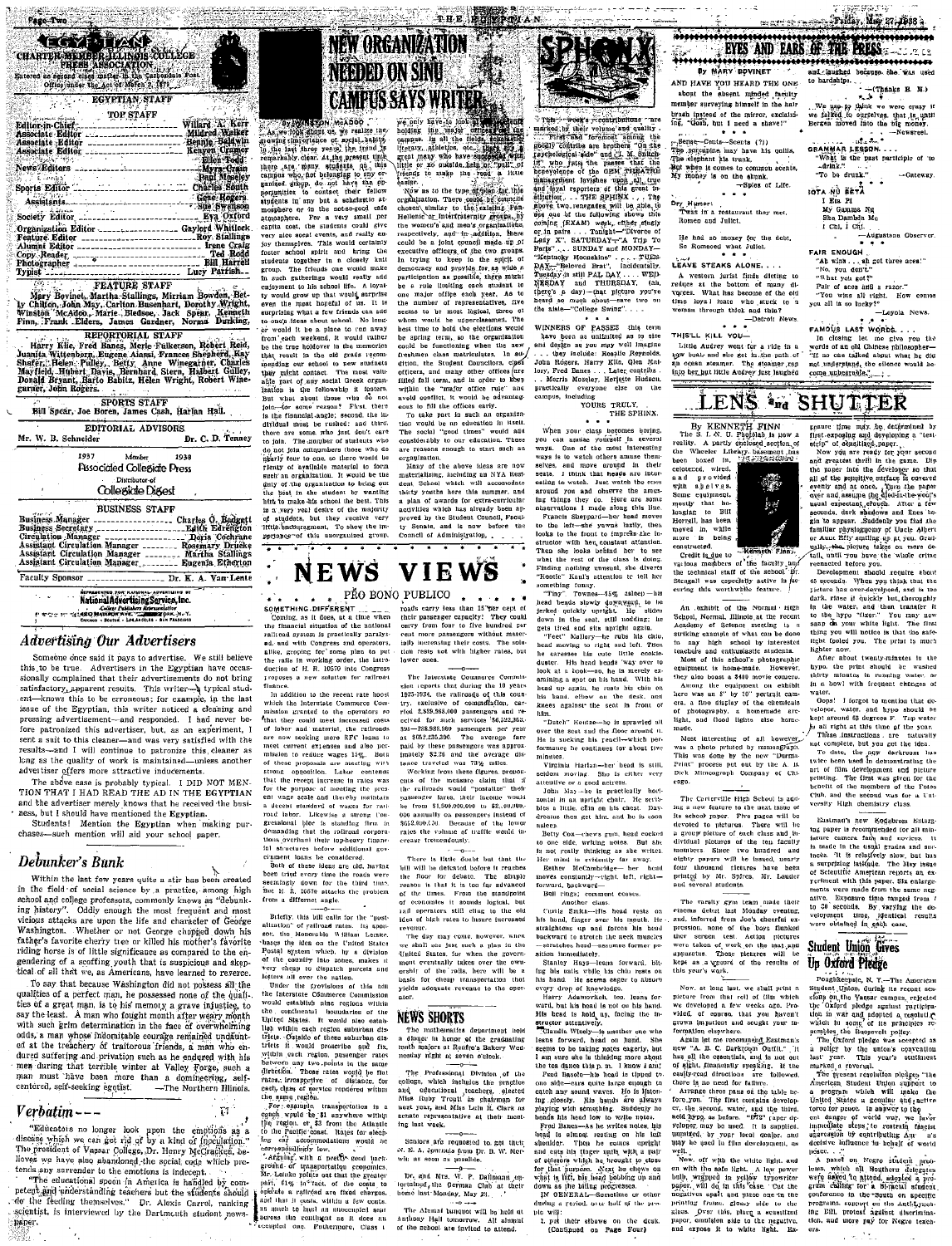#### **MERWIN AND STEARNS SINU RESIDENT** WILL BE IN CHARGE OF **TRAINING SCHOOL OBSERVATION SCHOOL THIS SUMMER**

Friday, May 27, 1988

## **NYA School** To Accomodate **Thirty Boys**

S. I. N. U. is cooperating with the<br>National Youth Administration in ee Mational Youth Administration, in each<br>splitter in the splitter of the conduct of the conduction of the conduction<br>in Carbondale for out-of-work, conduction<br>portunities to work their way through<br>product of the splitter of

headed by Dr. Bruce W. Merwin. The<br>School will last for three months, and the hove will be paid for their undect. work a salary covering their

The vouth will be housed in the

The youth will be housed in the particular control and the road tracks from the old attackies from Newton, former Southern after Helft Petro Reference of the House Manusch High School conclu, will be the House Night Night projects on the college campus, and will attend clusses three hours a day. Will attend classes three bours a day.<br>A leistre time program will be Work-<br>A leistre time program will be W.<br>C. N. U. Athletic Department. Library<br>Radlittes will be put in the home by<br>the NAZ Library Project. Social setti

housing plans at S. I. N. U. The work projects to be initiated UN'DUININE .<br>cempus ous work of a constructive na ture, and the building of a new set of jumping and valuiting pits at the<br>south end of the new athletic field.<br>Other projects will be arranged by<br>the college and NYA authorities. The<br>local NYA is building sidewalks<br>along N

The training course, to be given<br>the youth will emphasize practical<br>facts, and restrictive formal academfacts, and restrictive formal academic<br>few to the training in the training<br>will be in such fields as mechanics,<br>raide, finducting the raid other sub-<br>general arts, and other sub-<br>general proportional and the finduction of<br>

be in charge of arranging the course,<br>and is planning to make the work,<br>flexible to meat the needs of the<br>youth as their aptitudes and desires<br>are determined, Assisting in the in-<br>struction will be college practice<br>dechers

## SIDEWALK PROJECT **NEARING COMPLETION**

Ideals' are finally becoming really sidewalks down Normal ar

as the sidewalks down Normal are<br>gradually taking generete form.<br>For years the suddents of S. J. N.<br>U. have sumbled to and from school<br>over broken brick and mud holes<br>without even the service of Sir Wat-<br>the laddsh to ligh the ladies

The task of crusading for improve The task of cruating for improvement was taken up and carried to conclusion under the leadership of Earl Thomwoon, president of the Sinder Council, with the assistance of a special "sidewall" connities, appointed by the C

#### **LATIN CLUB ELECTS OFFICERS** FOR NEXT YEAR

The Latin club had its annual<br>party in the Y. W. C. A. room. This<br>cloud the work for the year. The offerer decided for next year.<br>The officer decided for next year.<br>The filtelying: consul, William Hard is interesting prope and *isomeen* Lauderdale; and scriba, of the second week. Dr. Richard L. Virginia Harlan. The duties of the Beyer is in charge of the baseball VIRTHIN HERTER, The duties of the passengly and conserved and a point of the basebolic terms of the meetings. Therefore, to be mainled the meetings: practice of the meetings: practice of the meetings: practice of the meet

The first summer observation<br>school held in the history of S. N. N. school held in the historic row, will be the school held in the school of the Barr and the Barr and the Barr and the Barr and Harr and Harr and May 1. Dr. Troy Slearns as director ond Mr. Troy Slearns and the vector of th

Carbondsle.<br>The broad plan of work to be cov The formulation of work to be completed with be: land and water, which<br>will include native rocks, streams,<br>lakes, ponds, edd, car and and water, which<br>planets, etc.; forest and field life;<br>and man's relation to his environ

and mann<br>  $m$  mann part of the work will be entered as the mann and the entered<br>
precised and informal and the enterpresent<br>
phases will be laid on the individual<br>
as a everyoping human being with a<br>
"van to the use of ac This will be more than the conduct  $\frac{1}{2}$ . The main part of the work will be the first conduct School, to ac-<br>practical and the first conducted and the set conducted and the set of the metallical solution<br>metallical wi

lightate.<br>The purpose of the observation<br>sciool will be to find how efficience<br>science of the nucleidors<br>as a center of interest in a program<br>as a center of interest in a program<br>of child development in a rural<br>school, and

ty resources.<br>The following activities will The following activities will had steerad in the observation: surveys, recordings, constructing, and collections, the use of pupil committees, the balletic hourd, materials, under the hunder of balletic hours, the importan

gram. gram.<br>There will be no grade levels in<br>the school but developmentive levels<br>that is, the primary, intermediate<br>and upper levels.

## **MANY EVENTS ON SUMMER Conference Here** June 9; Singers, Drama, Speakers, Later

A varied social and cultural pro<br>ram has been planned for the sum<br>ter term, opening with the Summer Educational Conference on June 7, 8 and 9. Among the important events to take place this summer are the

In the place this summer are the summer of the case of a bending the state of the state of the state of the state of the state of the state of the state of the state of the state of the state of the state of the state of public.

The first number on the summ! The first number on the summer<br>order in Mightar outlet on the simulation of the state of the summer<br>down of the simulation of the summer of the computer<br>down of the American Repertory<br>Theatre will present a well-known<br>phy

program of the series. They will be<br>related for the Heidel-berry Singera, an octotter of mate voltage<br>as and a soprano galobit. Dr. Walter<br>as and a soprano galobit. Dr. Walter<br>H. C. Laves. Director of the Mid-West<br>Office o

the spring term. Other numbers on<br>the entertainment program will be announced later.

announced later.<br>The thrid annual Janitor's School<br>will be held during the second week<br>of June at which time instruction<br>will be given to school custodians on<br>the manitenance and up-keep of<br>the manitenance and up-keep the manitenance and up-keep of school buildings. Mr. L. C. Helm<br>formerly Principal of the Minneapolis Janitors and Engineers Training<br>who is now doing similar School, work at Columbia University, will be

work at Columbia University, will be<br>the principle speaker.<br>The NYA Resident School is a co-<br>operative vocational education plan of<br>the college and the NYA, whereby<br>approximately 30 boys of southern Ill-<br>too in the classro

training on college labor projects.<br>The annual summer baseball league The annual summer basebull lengues<br>
(will be held again this summer. The<br>
team's will be organized the first<br>
week of the term, and play will prob-<br>
abiy get under way by the heginning<br>
of the second week. Dr. Richard L.



THE FOYPTIAN



Scene at the banquet given in honor of Dr. Mary Steagull at the banquet sented and the line of the M. E. Church last Saturday night, The banquet honoring Dr. Steagull at the scale of the Steagull and faculty members.

## 'Tales and Songs of Southern Illinois' By Charles Neely Published Last Week

for his Ph. D. degrees at the Universe [1], continues, at<br>hough these are overy] the shall of the behavior interesting, but because of the getters<br>is sity of lows. He hecanne a member interesting, but because of the gette

## centumg Smawwarenown, Care-un-Rockel inhabitants of Egypt-their daily<br>Cairo. and other river towns-these inhabitants of Egypt-their daily<br>facts and others are related briefly itsity, their hopes, their fears, in historical **REGISTRATION PROCEDURE FOR** SUMMER AND FALL TERMS STUDY AT CHICAGO U.

.<br>Summer Term Soummer serm<br>Sophomores, Juniors, Seniors, grad<br>uates, and unclassified students will<br>report at the south doors of the Sci-<br>ence building at the following hours<br>cree building at the following hours

Example 10 and 10 and 10 and 10 and 10 and 10 and 10 and 10 and 10 and 10 and 10 and 10 and 10 and 10 and 10 and 10 and 10 and 10 and 10 and 10 and 10 and 10 and 10 and 10 and 10 and 10 and 10 and 10 and 10 and 10 and 10 a inclusive inclusive<br>Inclusive {nelusive<br>inclusive All Freshmen will report at 11

A. M.<br>A. M.<br>Fall Term Will report for assign Freshmen will report for assign ment of classes on Wednesday, Se

tember 7th, a stollows 12:30 P.M. M-R inclusive 12:30 P.M. M.R.<br>1:00 P.M. S.V<br>2:00 P.M. W.Z<br>2:00 P.M. A.B<br>2:30 P.M. C.B<br>3:30 P.M. F.H<br>3:30 P.M. F.H<br>3:30 P.M. T.H<br>2:100 P.M. T.H inclusive<br>inclusive<br>inclusive<br>inclusive<br>inclusive inclusive will report Thursday, September 3, as follows: 8:00 A.M. M-R<br>8:30 A.M. S-V inclusive inclusive

3:30 A.M. S-V inclusive<br>9:30 A.M. A-B inclusive<br>9:30 A.M. A-B inclusive<br>10:00 A.M. C-B inclusive<br>10:20 A.M. F-H inclusive<br>10:20 A.M. F-H inclusive<br>Frobationary stridents and those<br>with other outstanding and the will be with other outstanding obligation Women to secure premits to be ented at the announced

senten an-the announced time for reg-<br>istration. Students in doubt as to<br>their status should consult the grade<br>lists posted at places announced by<br>the instructors. Students desiring to receive grade reports during vaca

**PETH We Meet Again'** 

chool is nearly over,<br>Vacuion is drawing nights we part with each other,<br>Friend to friend will sigh. Fest, this year's schooling is draw-<br> $\hat{f}$  is a close. Perhaps we will be able to see each other at school next<br>year. All tut the Sehrors--they are<br>year. All tut the Sehrors--they are<br>going to a ligger school---the scho

we.<br>We have made many friends, a feu memies also. But it takes all kinds<br>of people to make up the world. As<br>ong as our friends are true, whether they be boy or girl, it really makes<br>they be boy or girl, it really makes<br>no difference about our enemies

They may have us down for the present, but not for long.<br>
Perhaps we are glad school is almost over. Maybe the on-coming values<br>
most over. Maybe the on-coming raction holds something in there fore the<br>
us. A job---the on  $_{\rm contriv}$  submitter one number country, swimming, any number of<br>color enjoyments that might fake use<br>from this world to one of bliss and<br>restfulness. Still, in spite of all this<br>we are slightly grieved that we have<br>to part—even for three that when the b

a 4.5 average. It really isn't the<br>grade that counts so much—have von

**EXERCISE TREED FOR THE CONSULTER CONSULTER TREE SIGN TREED IN A cross section of the test of the "Tele same Songs," and the metal of the spectral of the past celosion in the metal of the spectral interest in the past and** 

we will meet next year again<br>With the future bright and

with the future bright and<br>shining,<br>So, 'til friend shall meet with friend<br>Let every one delay their pineing,

#### **NEW POLICY FOR RECOGNIZING HONOR GRADUATES**

Miss Anna Mart Christman Control Control and Miss Anna Marte Christian Christman Control Christman Control Christman Christman Control Christman Christman Christman Christman Christman Christman Christman Christman Christm with a scholastic average between<br>4.50 and 4.74. This year two students will receive Highest Honors; one Miss Krause was granted a year<br>leave of absence to do this graduate will receive High Honors, and nin will receive Ho



of line run was 130,000 ft. The total<br>attendance for the Spring term, counting 25 as an average attendance was<br>13,650. The total number of bourse is<br> $13,650$ . The total number of bourse is  $10$ . 21 hours were spent in<br>tes care of films requires approxime as much time as projection. Thus<br>approximately 152 hours were spen on Visual Aids this term. The Place to Dance

A soil chemist at North Carolin State College says alkaline soil will



# **WAR**

or a mural by Sidney Fr man. The work is on exhibition<br>Miss Gladys Williams' art room.

**SINU ART GUILD COMPLETES YEAR** OF ACTIVITIES

Tonessee and has recently been por-<br>orea by being invited to join the artist's group of that city.<br>In the article of the succeed Karl Banaman. He selved in<br>succeed Karl Banaman. He selved in<br>this capacity until early this

his unexpired term. re unexprise series.<br>The members of the guild follow

The members of the guid follows the graph of the set of the solar part in<br>Some paint possible capacity of the star part in the capacity of<br>the star and charge of the star of the star of the star of the star<br>density of the

High, wide and handsome

new roller breton of fine fur

felt, smartly stitched. Pastels,

fonte is the only finely graded

Johnson's

\$5 to \$6.50

headsize hat that sells





Adm. Sunday 10 and 30c TUESDAY-PAL DAY BONITA GRANVILLE In

'BELOVED BRAT' Comedy and Travel Talk WEDS, and THURS.

WARNER BAXTER and FREDDIE BARTHOLOMEW In Rob't Louis Stephenson's "KIDNAPPED"

ADM. WEEK DAYS<br>10 and 25a till 6<br>10 and 30c after 6

## Dav: Richardson **Crowned Oueen**

Movement (QUOCH)<br>A crowd of nearly 10,000 attended<br>the southern Illinois mane featural<br>jaint-framework, May 130. Musical or-<br>gaint-framework (die) in the 22<br>gaint-framework (die) in the 22<br>counties comprising the featural

Page Three

**HUGE CROWD AT** 

**MUSIC FESTIVAL** 

**CAUGHT IN RAIN** 

Parade Given During

rentres.<br>
The morning program began with<br>
a parade which formed on Washington<br>
ton Avenue and proceeded to the<br>
college stadium, where a massed re-<br>
hearsal of chorness and bands was<br>
head under direction of Mr. D. S.<br>
Mel

The afternoon program included The directional program includes<br>follege auditorium presentations at the<br>college auditorium cand individues<br>band concerts on bandstands down- $\frac{1}{10000}$ 



GEU ERMAN SPEAKS TO

**Your Cares Away** 

and one-half times, the total amount<br>of Him run was 130,000 ft. The total **Welcome To The UNIVERSITY CAFE** 

ica or …<br>—their daily s

**MISS KRAUSE RETURNS** 

and Economic Geography.

**SPRING TERM** 

**FILM REPORT** 

**FROM DOING GRADUATE** 

cause dogwood blossoms to change